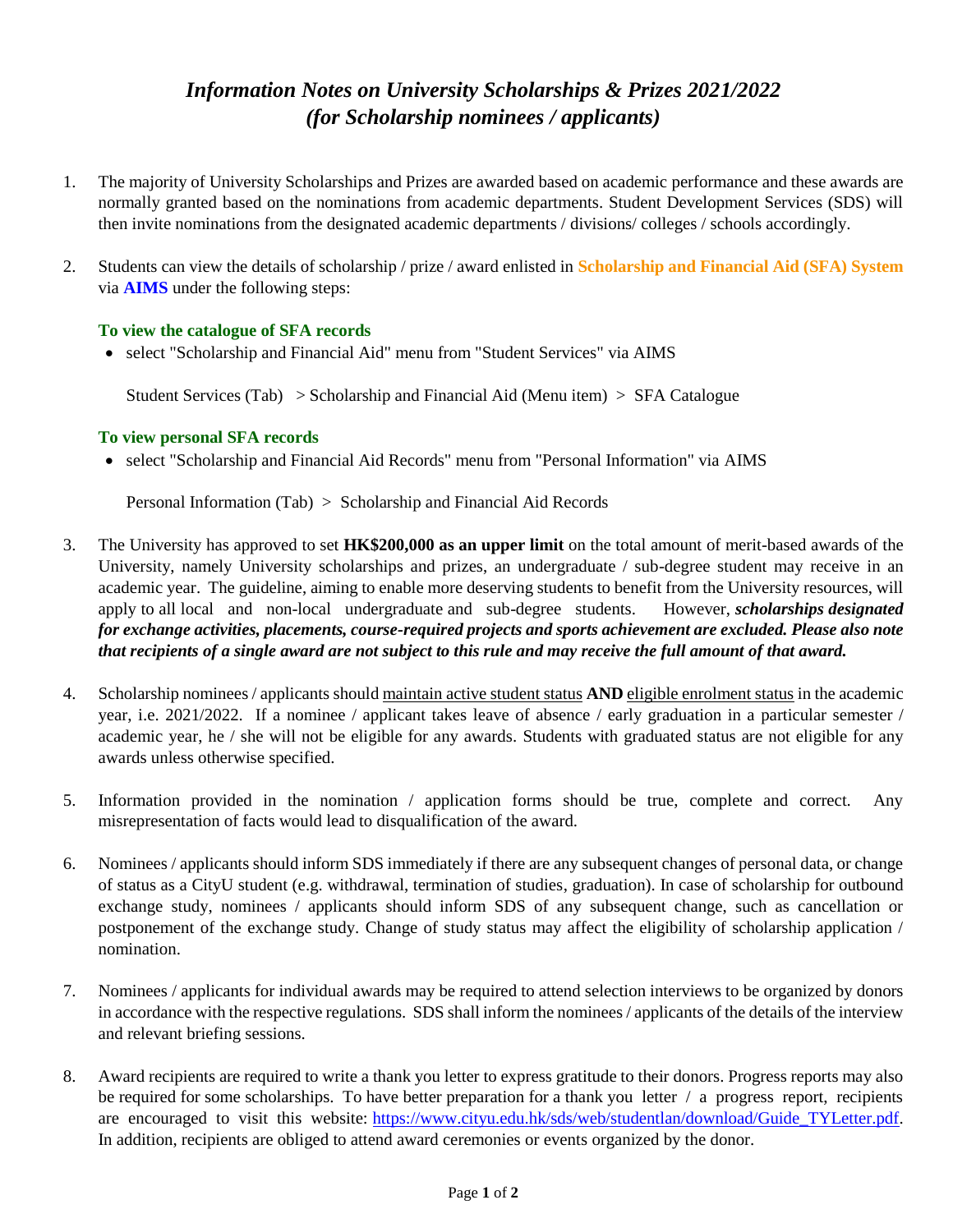- 9. Award recipients are required to abide by the laws of the HKSAR and the rules and regulations of the University.
- 10. With an objective to nurture our students and to promote caring culture, the Community Relations Committee of the University Council has recommended that each award recipient is expected to make an annual donation of at least HK\$200 to City University of Hong Kong for student support via CityU Alumni Giving Club when they are in employment after graduation.
- 11. Please visit the University's [European Union General Data Protection Regulation \(GDPR\) Privacy Notice w](https://banweb.cityu.edu.hk/cityu/GDPRPrivacyNotice.pdf)hich may apply to you, where applicable.

For enquiry, please send an email to [sdsfinance@cityu.edu.hk.](mailto:sdsfinance@cityu.edu.hk)

*Last updated on 14 July 2021*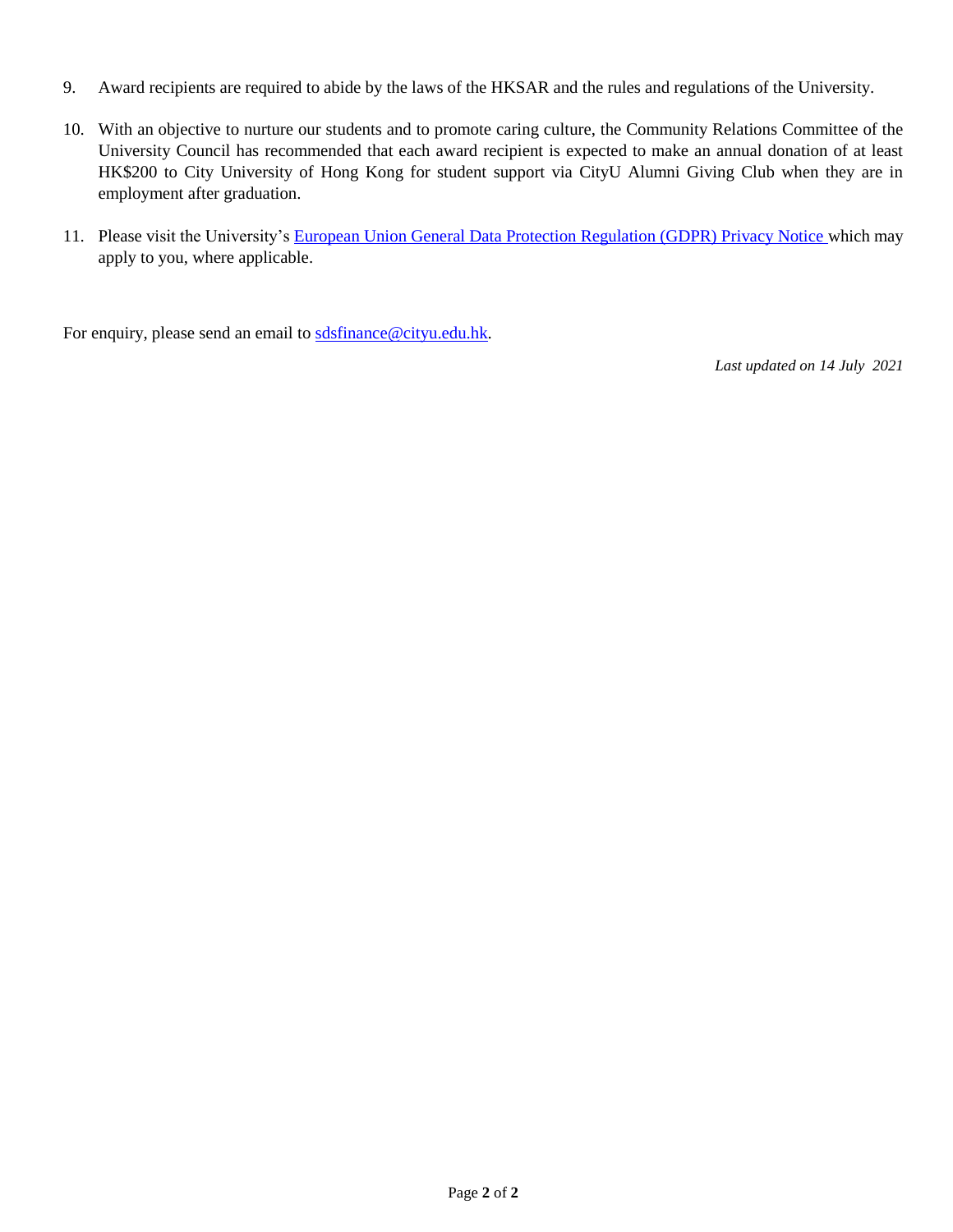### **CITY UNIVERSITY OF HONG**

# **Student Development**

# **Scholarship / Prize Nomination**

**Name of Award :** 

**2021/2022**

### **Section A** *(to be completed by Dean/Head of College/School/Department/Division)*

| Part I                                                                                                                                                                                                                                                                                   | <b>Particular of Nominee</b>                |                                                                                                                                                                                                                                                                                                                                                                                        |  |  |
|------------------------------------------------------------------------------------------------------------------------------------------------------------------------------------------------------------------------------------------------------------------------------------------|---------------------------------------------|----------------------------------------------------------------------------------------------------------------------------------------------------------------------------------------------------------------------------------------------------------------------------------------------------------------------------------------------------------------------------------------|--|--|
|                                                                                                                                                                                                                                                                                          | Name of Nominee (in English): * Mr. / Miss  |                                                                                                                                                                                                                                                                                                                                                                                        |  |  |
|                                                                                                                                                                                                                                                                                          | (in Chinese):                               |                                                                                                                                                                                                                                                                                                                                                                                        |  |  |
|                                                                                                                                                                                                                                                                                          | Student ID. No:                             |                                                                                                                                                                                                                                                                                                                                                                                        |  |  |
|                                                                                                                                                                                                                                                                                          | *College/School:                            |                                                                                                                                                                                                                                                                                                                                                                                        |  |  |
|                                                                                                                                                                                                                                                                                          | *Department / Division :                    |                                                                                                                                                                                                                                                                                                                                                                                        |  |  |
|                                                                                                                                                                                                                                                                                          | Cohort:                                     |                                                                                                                                                                                                                                                                                                                                                                                        |  |  |
|                                                                                                                                                                                                                                                                                          | Programme Title:                            |                                                                                                                                                                                                                                                                                                                                                                                        |  |  |
|                                                                                                                                                                                                                                                                                          | Major:                                      |                                                                                                                                                                                                                                                                                                                                                                                        |  |  |
|                                                                                                                                                                                                                                                                                          |                                             | Year of Study: (4-year $\Box$ /6-year curriculum $\Box$ ): Yr $1 \Box$ Yr $2 \Box$ Yr $3 \Box$ Yr $4 \Box$ Yr $5 \Box$ Yr $6 \Box$                                                                                                                                                                                                                                                     |  |  |
|                                                                                                                                                                                                                                                                                          | CityU Email A/C:                            | -c@my.cityu.edu.hk                                                                                                                                                                                                                                                                                                                                                                     |  |  |
|                                                                                                                                                                                                                                                                                          |                                             |                                                                                                                                                                                                                                                                                                                                                                                        |  |  |
| Part II                                                                                                                                                                                                                                                                                  |                                             | Academic Performance in the Previous Academic Year <sup>#</sup>                                                                                                                                                                                                                                                                                                                        |  |  |
| (1)                                                                                                                                                                                                                                                                                      | Nominee's CGPA:                             | (Please attach a copy of nominee's academic report.)                                                                                                                                                                                                                                                                                                                                   |  |  |
| (2)                                                                                                                                                                                                                                                                                      | Nominee's rank in class:                    |                                                                                                                                                                                                                                                                                                                                                                                        |  |  |
| Nominee's publication records, if any (e.g. name of journal, date of publication.)<br>(3)                                                                                                                                                                                                |                                             |                                                                                                                                                                                                                                                                                                                                                                                        |  |  |
| In support of the nomination, please provide a statement / report on the nominee with reference to :<br>(4)<br>academic performance of the previous year;<br>(i)<br>(ii) personal qualities;<br>(iii) any special considerations (e.g. financial need) which have led to the nomination. |                                             |                                                                                                                                                                                                                                                                                                                                                                                        |  |  |
| Part III                                                                                                                                                                                                                                                                                 | <b>Recommendations</b>                      |                                                                                                                                                                                                                                                                                                                                                                                        |  |  |
|                                                                                                                                                                                                                                                                                          |                                             | I wish to nominate the above student for this scholarship/prize for the year. I am satisfied that this nominee has met the<br>eligibility and has already fulfilled all the selection criteria. Also, I understand and confirm observance to the University's<br>Policy on Conflict of Interest. I have no conflict of interest to declare in relation to this scholarship nomination. |  |  |
| Signature :                                                                                                                                                                                                                                                                              |                                             | Date:                                                                                                                                                                                                                                                                                                                                                                                  |  |  |
| Name:                                                                                                                                                                                                                                                                                    |                                             | Position:                                                                                                                                                                                                                                                                                                                                                                              |  |  |
|                                                                                                                                                                                                                                                                                          | * College / School / Department / Division: |                                                                                                                                                                                                                                                                                                                                                                                        |  |  |

 **#** *A separate sheet can be used if the space provided is insufficient.*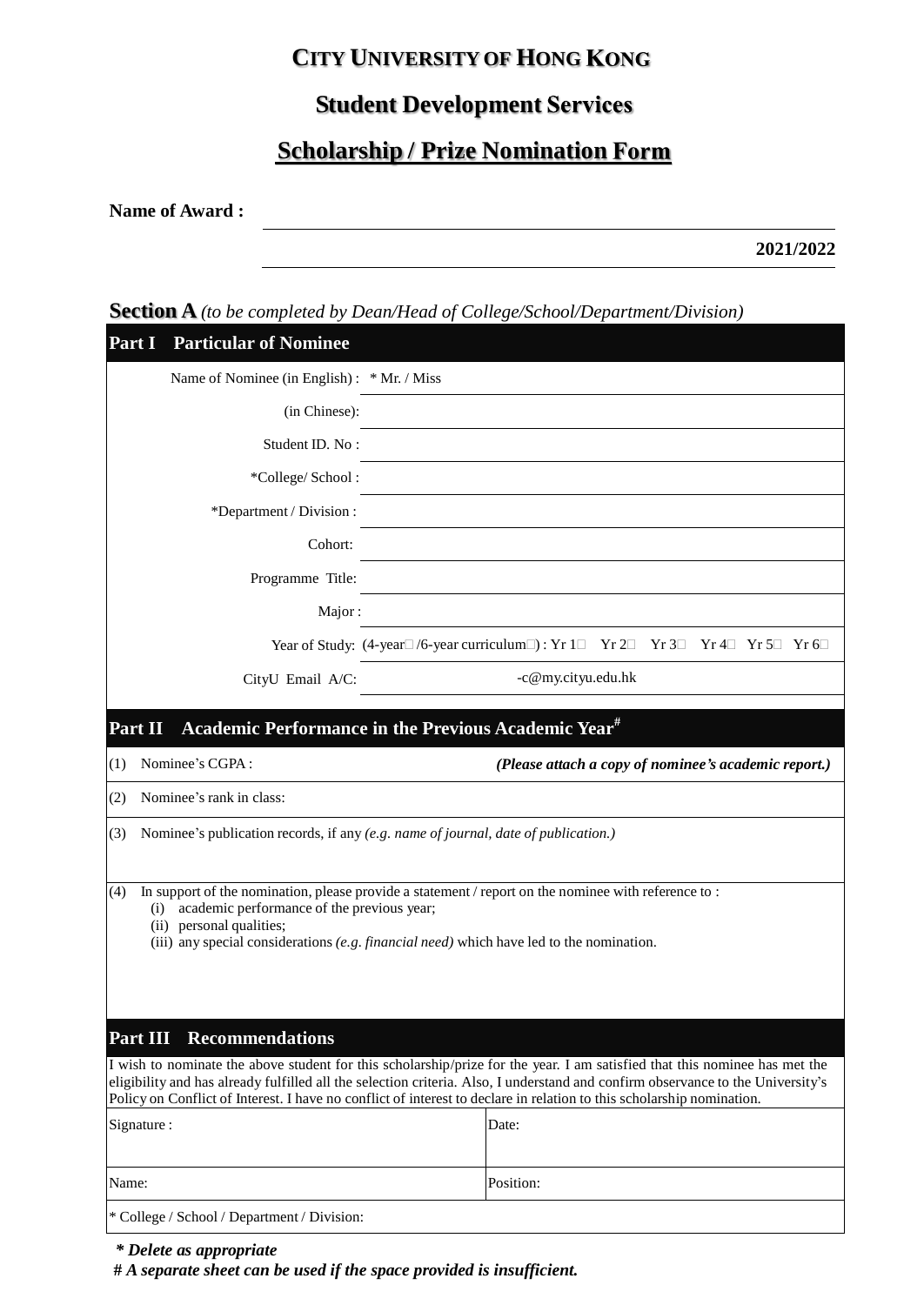**Section B** *(to be completed by nominee)*

| <b>Part I</b> Personal Particulars              |                                                                                       |                                                                                                      |
|-------------------------------------------------|---------------------------------------------------------------------------------------|------------------------------------------------------------------------------------------------------|
| Name: (in English)                              |                                                                                       | (in Chinese)                                                                                         |
| Place of Birth and Date:                        |                                                                                       | Sex:                                                                                                 |
| HKID Card No.:                                  |                                                                                       | Student I.D. No.:                                                                                    |
| Address:                                        |                                                                                       |                                                                                                      |
| Email:                                          |                                                                                       | Fax no.:                                                                                             |
|                                                 | Home Tel. No.:<br>Mobile Phone no.:                                                   |                                                                                                      |
| Part II                                         | <b>Extra-curricular Activities / Community Services</b> #                             |                                                                                                      |
|                                                 | associations, sports activities and any activities unrelated to the course of study.) | (1) Extra-curricular Activities (e.g. Students' Union, departmental societies, interest clubs, class |
| <b>Year / Duration</b>                          | Event / Activity / Organization                                                       | <b>Position Held / Achievements</b>                                                                  |
|                                                 |                                                                                       |                                                                                                      |
|                                                 |                                                                                       |                                                                                                      |
|                                                 |                                                                                       |                                                                                                      |
|                                                 |                                                                                       |                                                                                                      |
|                                                 |                                                                                       |                                                                                                      |
|                                                 |                                                                                       |                                                                                                      |
|                                                 |                                                                                       |                                                                                                      |
|                                                 |                                                                                       |                                                                                                      |
| fund-raising projects for the underprivileged.) |                                                                                       | (2) Volunteer / Community Services (e.g. Red Cross, St. John Ambulance Association & Brigade,        |
| <b>Year / Duration</b>                          | Event / Activity / Organization                                                       | <b>Position Held / Achievements</b>                                                                  |
|                                                 |                                                                                       |                                                                                                      |
|                                                 |                                                                                       |                                                                                                      |
|                                                 |                                                                                       |                                                                                                      |
|                                                 |                                                                                       |                                                                                                      |
|                                                 |                                                                                       |                                                                                                      |
|                                                 |                                                                                       |                                                                                                      |
|                                                 |                                                                                       |                                                                                                      |
|                                                 |                                                                                       |                                                                                                      |
|                                                 |                                                                                       |                                                                                                      |

 **#** *A separate sheet can be used if the space provided is insufficient.*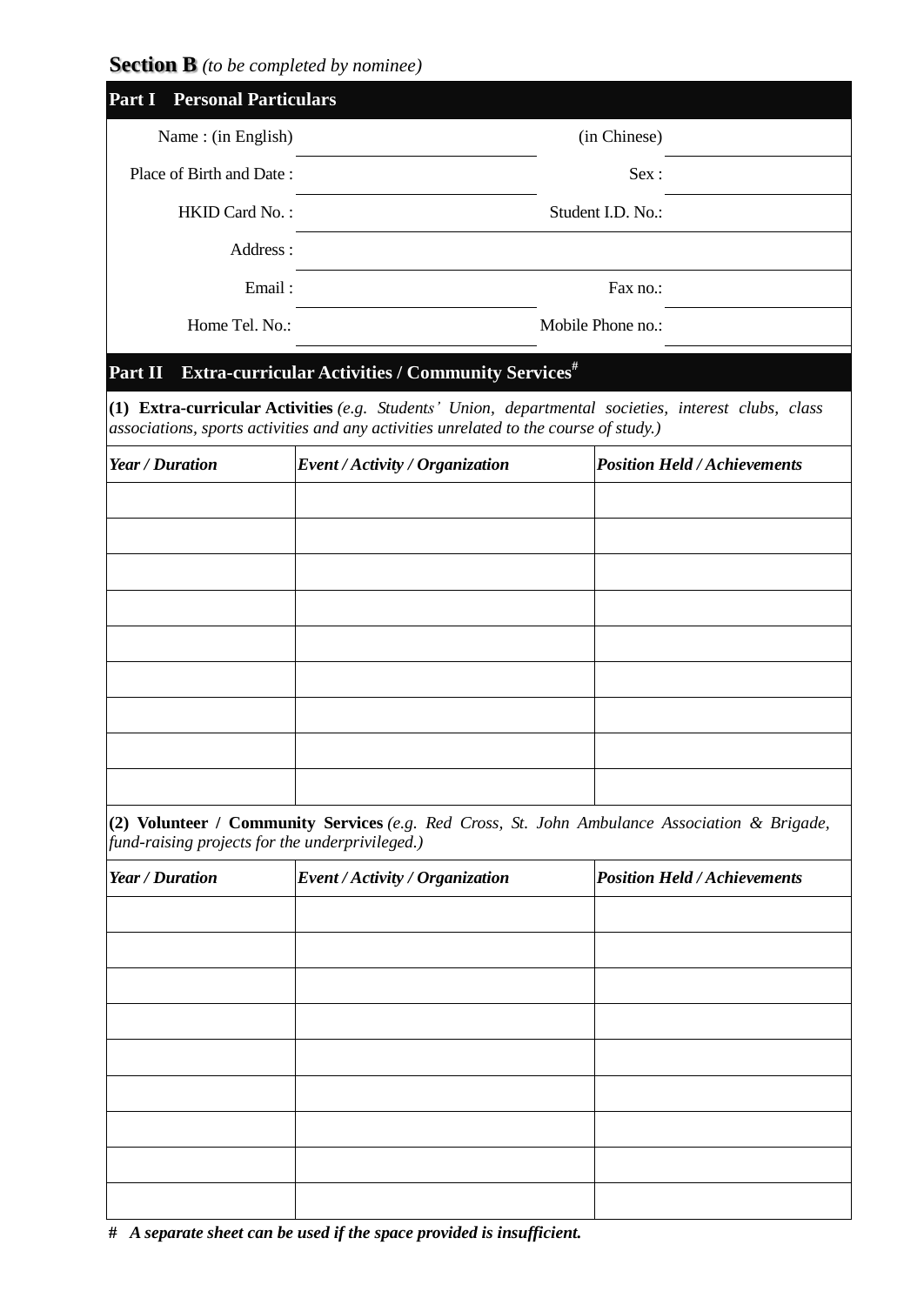| Part III Additional Information <sup>®</sup>                                             |
|------------------------------------------------------------------------------------------|
| (1) Academic Distinctions, Scholarships and Prizes received in the past 3 years.         |
|                                                                                          |
|                                                                                          |
|                                                                                          |
|                                                                                          |
|                                                                                          |
| (2) Non-academic achievements in the past 3 years.                                       |
|                                                                                          |
|                                                                                          |
|                                                                                          |
|                                                                                          |
|                                                                                          |
| (3) You may provide further information for the selection panel / donor's consideration. |
|                                                                                          |
|                                                                                          |
|                                                                                          |
|                                                                                          |

*@ Please provide documentary proof.*

### **Part IV Declaration by Nominee**

- 1. I declare that the details given above are true, complete and correct and I understand that any misrepresentation of facts would lead to disqualification of the captioned award and render me liable to disciplinary action by the University.
- 2. I agree that should there be any subsequent changes of my personal data, or change of my status as a CityU student (e.g. withdrawal, termination of studies), I should inform SDS immediately.
- 3. I agree to the data usage as mentioned below.
- 4. I agree that the University may publicize the information of the scholarship recipients, specifically by name and programme title, where applicable, on the website of the University.
- 5. I understand that the University reserves the right to demand the scholarship recipients for refunding the scholarships, partially or in full, should they fail to fulfil the obligation(s) as required e.g. completion of student exchange programme for exchange scholarship recipients.
- 6. I agree that I am obliged to attend award ceremonies or events organized by the donor.
- 7. I have read through the "*[Information Notes on University Scholarships and Prizes](https://www.cityu.edu.hk/sds/web/studentlan/download/Information_Notes_for_Scholarship_Nominees.pdf)*" and understand terms and conditions stated on the Information Notes.

Signature : Date :

### *Data Usage*

- 1. The information that students provide in the nomination form(s) will be used for the following purpose:
	- as a basis for selection of applicants by the University or donors for scholarships / prizes available.
- for transferring to the Scholarship and Financial Aid System in SDS and the University if and when the nomination is successful.
- 2. Under the Personal Data (Privacy) Ordinance, you have a right to request access to, and to request correction of, your personal data in relation to your application. If you wish to exercise these rights, please contact Student Finance Team of Student Development Services.